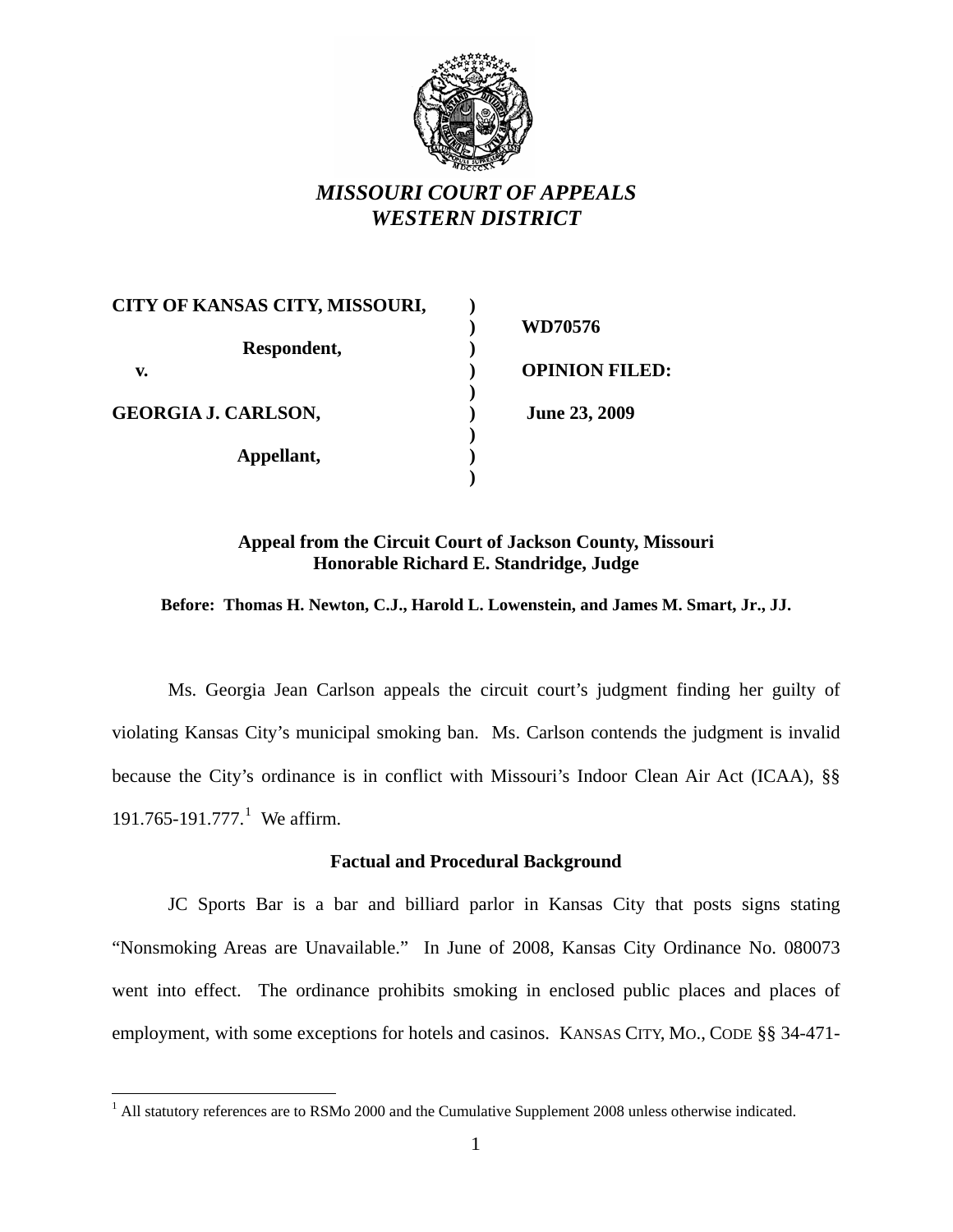34-481 (2008). It also provides that "A person having control of a public place or place of employment and who fails to comply with the provisions of this Article shall be guilty of an ordinance violation[.]" *Id*. at § 34-476(b). In July of 2008, the Kansas City Health Department cited Ms. Carlson for allowing patrons to smoke in JC's.

 In municipal court, Ms. Carlson moved to dismiss the charge, contending that the ordinance conflicted with the ICAA and was thus preempted. The municipal court found Ms. Carlson guilty and sentenced her to a fine of \$100. Ms. Carlson appealed to the circuit court, which held a trial *de novo* on stipulated facts. Ms. Carlson again moved to dismiss the charge, contending that the ordinance conflicted with the ICAA. After hearing argument, the circuit court rejected Ms. Carlson's contention. It noted that the state legislature "could have but did not expressly provide that there could be no further regulation of smoking by any other authority" and was "not convinced that a definitional exclusion of certain businesses" was equivalent to preemption. It ordered Ms. Carlson to pay the \$100 fine and court costs. Ms. Carlson appeals.<sup>[2](#page-1-0)</sup>

#### **Standard of Review**

 In a court-tried case we sustain the trial court's judgment unless there is no substantial evidence to support it, it is against the weight of the evidence, or it erroneously declares or applies the law. *Carter v. City of Pagedale*, 982 S.W.2d 744, 745 (Mo. App. E.D. 1998). Because this case was tried on stipulated facts, the only question for our review is whether the trial court made the proper legal conclusions. *Id*. Whether a city exceeds its statutory authority in passing an ordinance is an issue we review *de novo*. *Clifford Hindman Real Estate, Inc. v. City of Jennings*, No. ED 91472, 2009 WL 587726, at \*2 (Mo. App. E.D. March 10, 2009).

 $\overline{a}$ 

<span id="page-1-0"></span> $2^2$  General Cigar Holdings, Inc. filed an Amicus Curiae brief in support of Ms. Carlson. General Cigar manufactures cigars that are sold at three tobacco stores in Kansas City. The ICAA exempts places "where more than fifty percent of the volume of trade or business carried on is that of the blending of tobaccos or sale of tobaccos, cigarettes, pipes, cigars, or smoking sundries." § 191.769(4). General Cigar argues that the City's ordinance is also in conflict with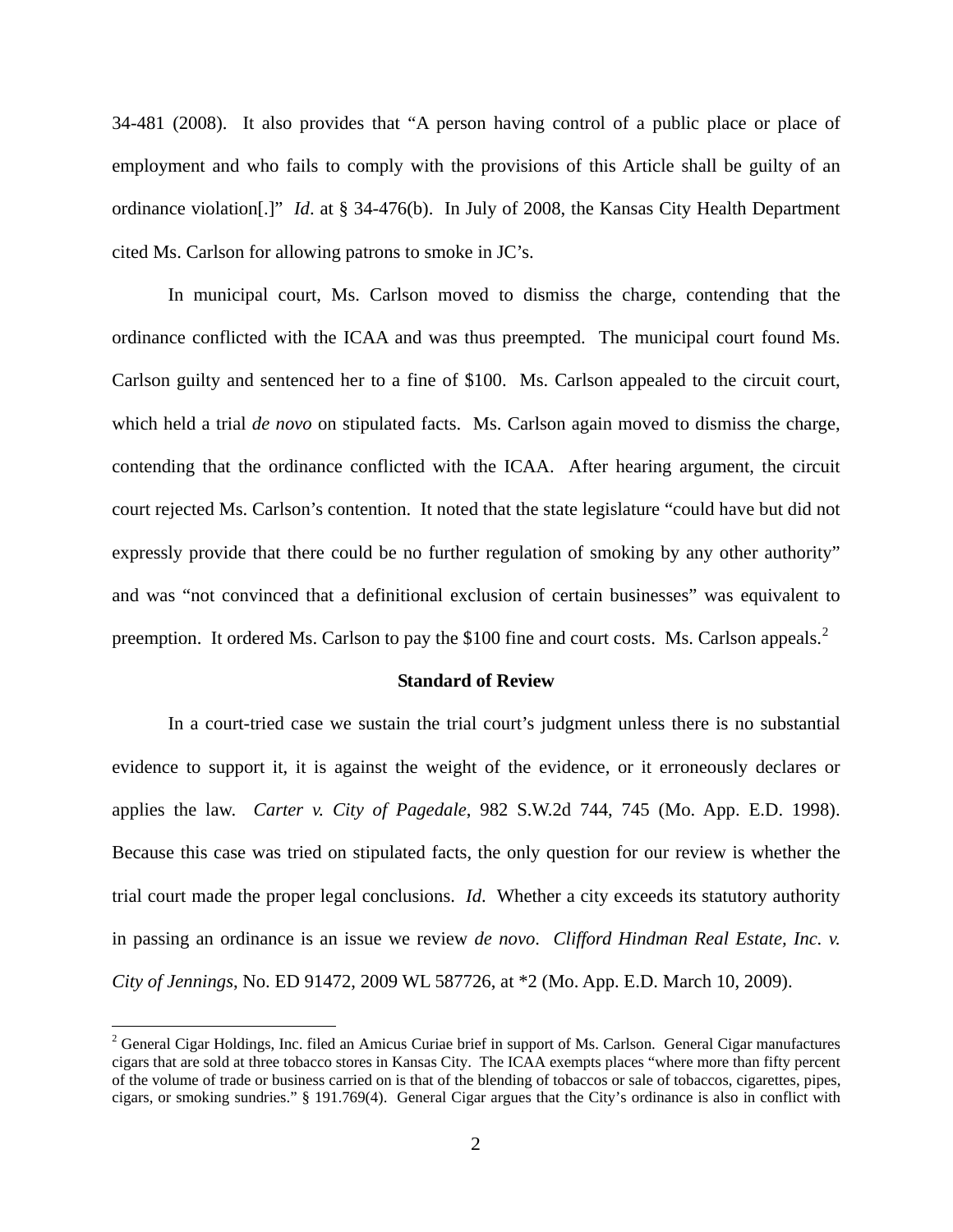### **Legal Analysis**

 In her sole point on appeal, Ms. Carlson argues that the City's ordinance irreconcilably conflicts with state law. She contends that because the ICAA excludes bars such as JC's from its definition of public places, it affirmatively permits smoking in JC's while Kansas City's ordinance prohibits it. The City, however, maintains that the ICAA does not "permit" smoking in bars and billiard parlors. Rather, it leaves those places unregulated, which creates no conflict with municipal regulation that enlarges on the state scheme.

 Kansas City is organized under article VI, section 19 of the Missouri Constitution as a constitutional charter city. *State ex rel. Chastain v. City of Kansas City*, No. WD 70100, 2009

WL 1286079, at \*1 (Mo. App. W.D. May 12, 2009). Under section 19(a), the City has:

all powers which the general assembly of the state of Missouri has authority to confer upon any city, provided such powers are consistent with the constitution of this state and are not limited or denied either by the charter so adopted or by statute. Such a city shall, in addition to its home rule powers, have all powers conferred by law.

Section 19(a) thus gives Kansas City "all the power which the legislature could grant," unless otherwise limited by the constitution, statutory law, or its charter. *Cape Motor Lodge, Inc. v. City of Cape Girardeau*, 706 S.W.2d 208, 210 (Mo. banc 1986).

 This section of the Missouri Constitution was adopted in 1971. Prior to the amendment's adoption, Missouri courts sought specific authority for exercises of municipal power. *Id*. The intent behind amending section 19(a) was to "insure the supremacy of the legislature while at the same time putting only minimal and necessary limitations on the power of municipalities." Thomas N. Sterchi, *State-Local Conflicts Under the New Missouri Home Rule Amendment*, 37 MO. L. REV. 677, 689 (1972). Thus, "[u]nder Missouri's new model of home rule . . . the municipality possesses all powers which are not limited or denied by the constitution, by statute,

section 191.769(4).

l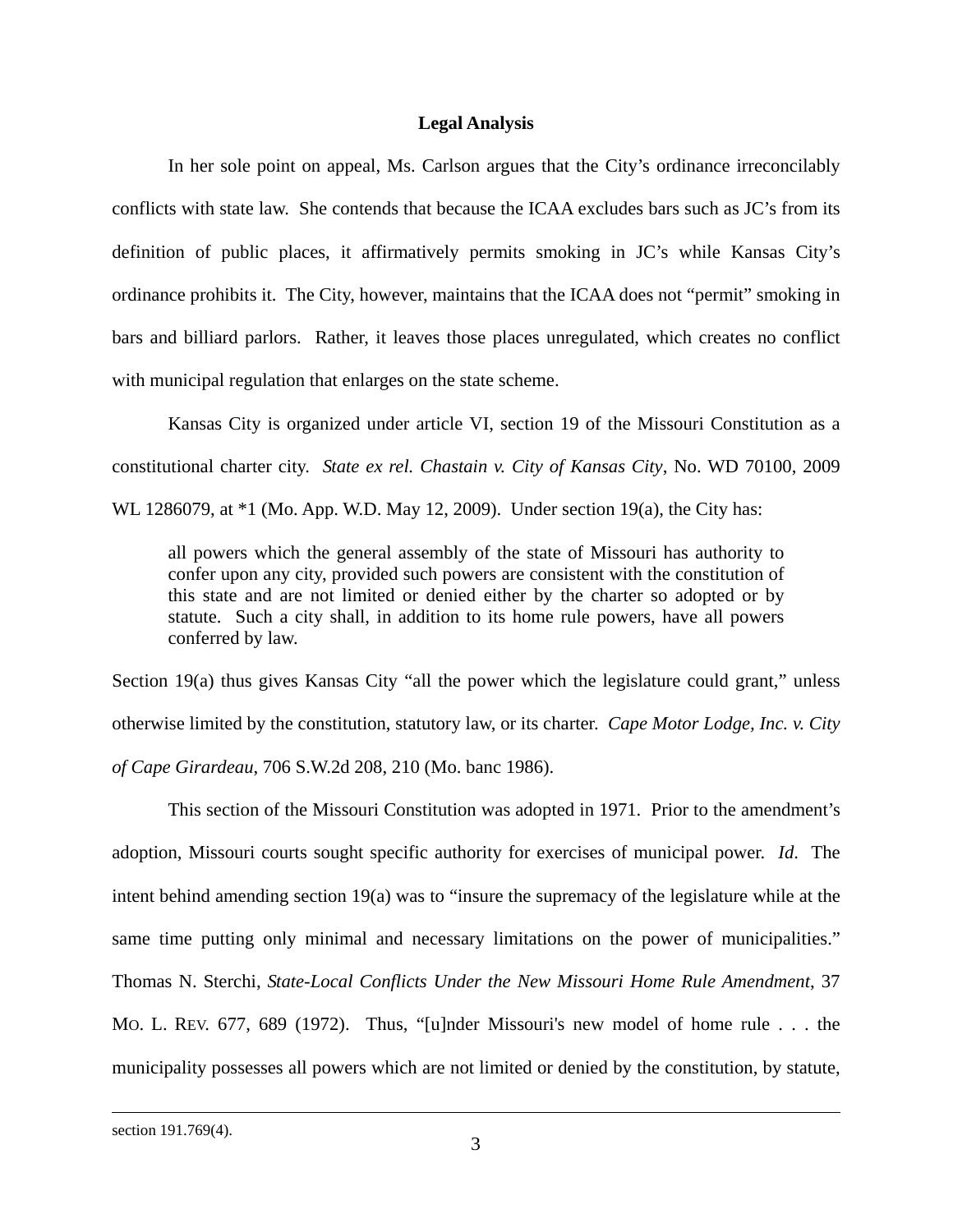or by the charter itself." *Yellow Freight Sys., Inc. v. Mayor's Comm'n on Human Rights*, 791 S.W.2d 382, 385 (Mo. banc 1990) (emphasis removed) (quoting *State ex inf. Hannah v. City of St. Charles*, 676 S.W.2d 508, 512 (Mo. banc 1984)). Consequently, because the City's power is derived from amended section 19(a), the instant case requires us to ask not whether the City had authority for its ordinance, but whether its authority to enact the ban was denied by other law. *See Cape Motor Lodge*, 706 S.W.2d at 210.

 Ms. Carlson bases her argument in RSMo section 71.010. The statute limits the City's authority by providing that:

[a]ny municipal corporation . . . having authority to pass ordinances regulating subjects, matters and things upon which there is a general law of the state . . . shall confine and restrict its jurisdiction and the passage of its ordinances to and in conformity with the state law upon the same subject.

Thus, Kansas City may only enact ordinances "in conformity" with state law on the same subject. If the city ordinance conflicts with a general law of the state, it is void. *McCollum v. Dir. of Revenue*, 906 S.W.2d 368, 369 (Mo. banc 1995).

 An ordinance and state statute conflict if "their express or implied provisions are so inconsistent and irreconcilable that the statute annuls the ordinance." *Crackerneck Country Club, Inc. v. City of Independence*, 522 S.W.2d 50, 51 (Mo. App. 1974). If the ordinance prohibits what the statute permits, or permits what the statute prohibits, then the two are in conflict. *Id*. For example, where an ordinance prohibited self-service gas pumps and selfservice pumping, but a state regulation expressly stated that self-service gas pumps were permitted, the ordinance was in direct conflict with the state regulation and thus invalid. *Page W., Inc. v. Cmty. Fire Prot. Dist. of St. Louis*, 636 S.W.2d 65, 67-68 (Mo. banc 1982). However, if the ordinance merely prohibits *more* than the state statute, the two measures are not in conflict. *Kansas City v. LaRose*, 524 S.W.2d 112, 117 (Mo. banc 1975). In *LaRose*, a state crime required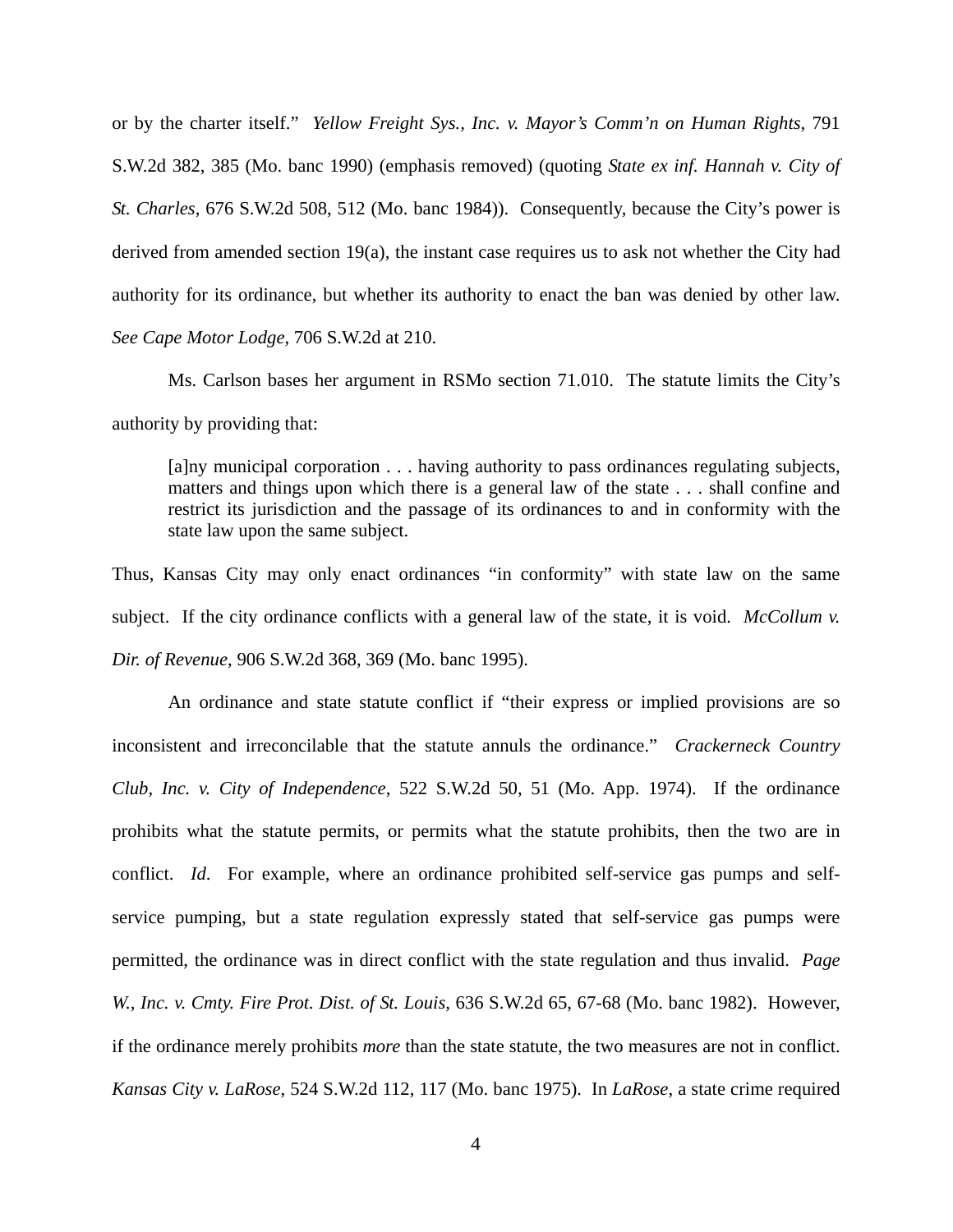a *mens rea* element, while a municipal ordinance did not—thus criminalizing more conduct than the state statute. *Id*. However, there was no conflict between the two because the ordinance had simply "gone further" and expanded the prohibition. *Id*.

 Consequently, in the present case, if the ICAA were read to affirmatively permit smoking in bars and billiard parlors meeting its condition, then the municipal ordinance's prohibition would be in conflict with the state law. However, if the ordinance merely enlarges the state law, the two laws are not in conflict.

### *The laws at issue*

 The ICAA was enacted "to provide persons with access to smoke-free air in certain areas in certain public places." L.1992, S.B. Nos. 509, 442 & 679. It outlaws smoking in "public places" except in designated areas. §§ 191.765-191.777. The definition of "public place" includes "any enclosed indoor area used by the general public or serving as a place of work." § 191.765(5). Several types of areas "are not considered a public place." § 191.769. Among the section's exclusions from the definition of "public places" are:

Bars, taverns, restaurants that seat less than fifty people, bowling alleys and billiard parlors, which conspicuously post signs stating that 'Nonsmoking Areas are Unavailable'[.]

§ 191.769(5).<sup>[3](#page-4-0)</sup> Thus, the ICAA does not require bars and billiard parlors such as JC's to provide non-smoking areas.

l

<span id="page-4-0"></span> $3$  Later enacted sections 191.775 and 191.776 prohibit smoking in schools, school buses, and childcare facilities. Section 191.777 provides that nothing in these two latter sections relating to educational facilities prohibits "local political subdivisions or local boards of education from enacting more stringent ordinances or rules." Appellant argues that section 191.777 shows that the legislature provides expressly for "anti-preemption" when it intends to leave open an area of regulation. However, we do not read for express "anti-preemption" to determine the validity of the City's ordinance. Rather, because of the authority granted to home rule cities, we assume the validity of the ordinance unless it is barred by other law. *See* discussion *infra*; *Cape Motor Lodge, Inc. v. City of Cape Girardeau*, 706 S.W.2d 208, 211 (Mo. banc 1986) ("the emphasis no longer is whether a home rule city has the authority to exercise the power involved; the emphasis is whether the exercise of that power conflicts with the Missouri Constitution, state statutes or the charter itself.").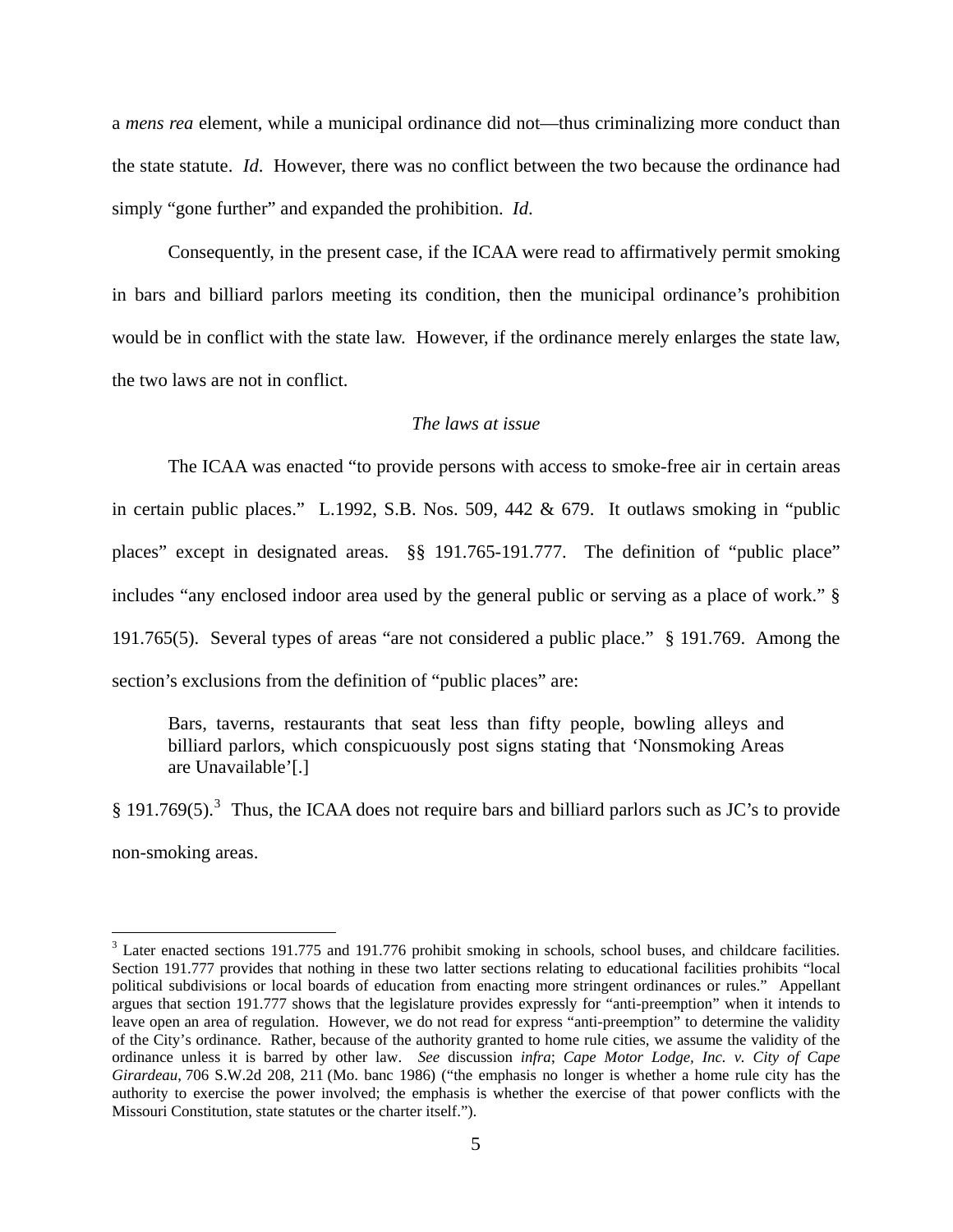The City's municipal ban prohibits smoking in "all enclosed places of employment within the City" and in "all enclosed public places within the City." KANSAS CITY, MO., CODE § 34- 473. Under the ordinance, a public place is "any enclosed area to which the public is invited or in which the public is permitted." *Id*. at § 34-472. Private residences and a percentage of hotel rooms are excluded from the ordinance; casino gaming areas are exempted until surrounding counties pass similar bans. *Id*. at §§ 34-472, 34-475, 34-480. The ordinance, however, does not exempt bars and billiard parlors such as JC's from its restrictions.

 Ms. Carlson argues that the ICAA's exclusion of bars and billiard parlors from its prohibition against smoking must be read as "positive law permitting that conduct, such that a city has no authority to prohibit it entirely." Thus, although the ICAA does not give express affirmative authority to JC's to permit smoking, she contends such a meaning should be implied because the ICAA exempts JC's from its definition of "public place." Consequently, she argues, the ICAA permits smoking in JC's while the ordinance prohibits it, causing the statute and the ordinance to be in conflict.

 We presume ordinances are valid and lawful. *McCollum*, 906 S.W.2d at 369. We follow the principle of "*ut res magis valeat quam pereat* (that the thing may rather have effect than be destroyed)." *LaRose*, 524 S.W.2d at 117. We construe ordinances to be upheld "unless the ordinance is expressly inconsistent or in irreconcilable conflict with the general law of the state." *McCollum*, 906 S.W.2d at 369.

 We read statutes according to their plain and ordinary language. *Id*. A plain reading of the ICAA does not support Ms. Carlson's contention that it authorizes those places it exempts to permit smoking or makes them immune from local smoking regulation. Rather, the ICAA simply excludes those places meeting its conditions from compliance with section 191.767.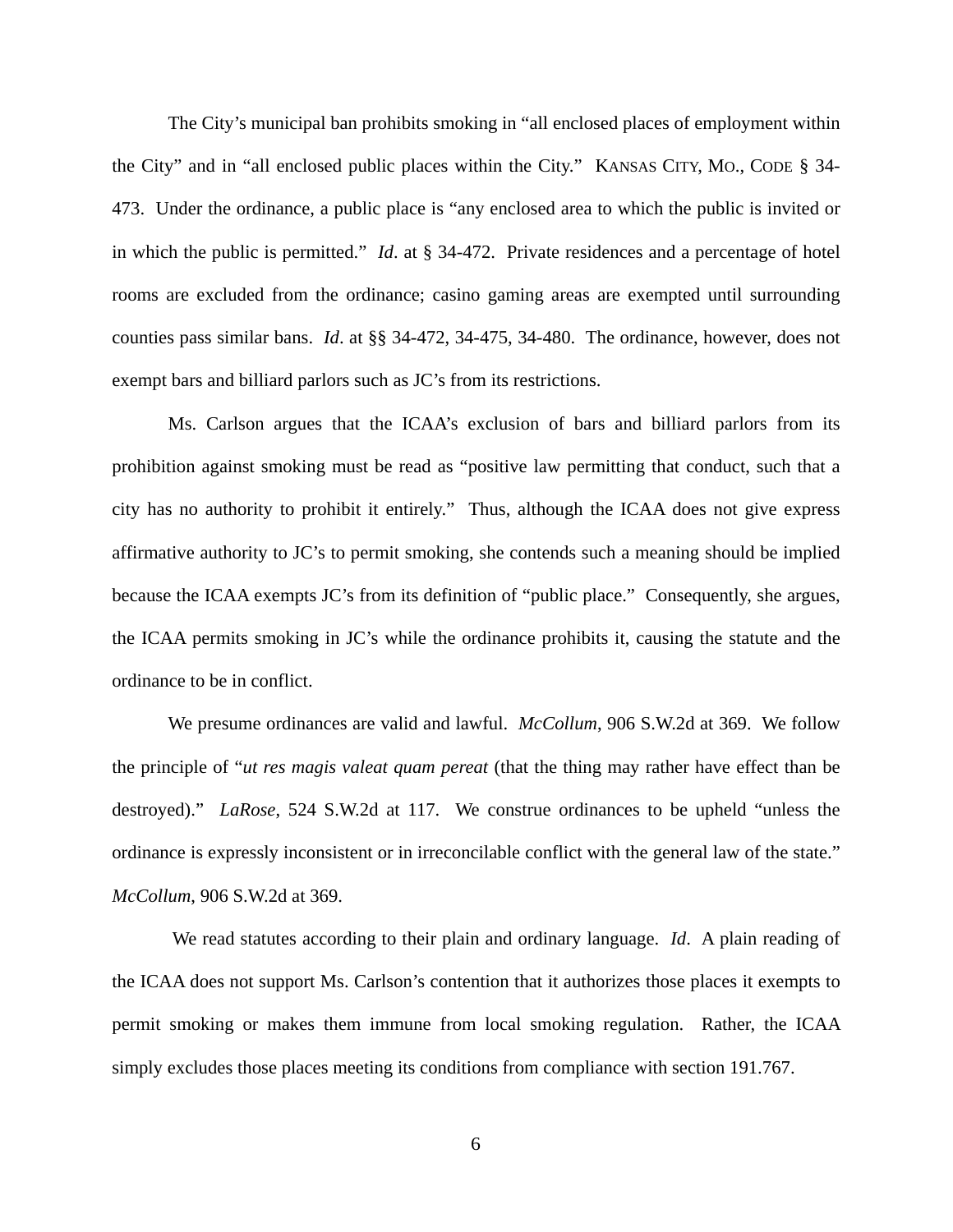The failure of the legislature to include an express grant of power may establish that it intended such a power not be included. *See Yellow Freight Sys.*, 791 S.W.2d at 387. The ICAA states that its regulation of smoking in "public places" does not include bars such as JC's. It does not state, "A permit to smoke in bars is affirmatively granted." Had the Missouri legislature intended to grant affirmative authority to these places to allow smoking, it could have so stated. *See Cape Motor Lodge*, 706 S.W. 2d at 212. Nor does the ICAA state, "Smoking in bars cannot be prohibited by cities." Had the legislature intended to prohibit municipalities from further regulation it could have so stated. *See Frech v. City of Columbia*, 693 S.W.2d 813, 815 (Mo. banc 1985) (city was not barred from enacting an ordinance where the statute did not prohibit it). Thus, we do not agree, as Ms. Carlson argues, that section 191.769(5) "specifically exempts [bars and billiard parlors] from indoor smoking regulation" such that the ordinance is in conflict. $4$ 

 Ms. Carlson, however, asks us to look beyond the statute's plain language to read an implied grant of authority to permit smoking such that the city's ordinance is in conflict. She relies on several Missouri cases to argue that where a statute exempts conduct, the statute must be read as permitting that conduct, and that the ICAA's exemption of bars and billiard parlors from its ban must thus be read as an affirmative authorization of smoking in those places.

 In *City of St. Louis v. Klausmeier*, a municipal ordinance setting a standard requiring skimmed milk to contain 10.5 percent solids was held to conflict with a state statute that set a standard of only 9.25 percent. 112 S.W. 516 (Mo. 1908). The conflict occurred because "a person might sell skimmed milk containing 9.25 percent of solids, as prescribed by the state law,

 $\overline{a}$ 

<span id="page-6-0"></span><sup>&</sup>lt;sup>4</sup> The statute also appears to contemplate further regulation by municipalities. *See* § 191.767.2 (providing that smoking areas may be designated in public places "except in places in which smoking is prohibited by the fire marshal or by other law, ordinance or regulation").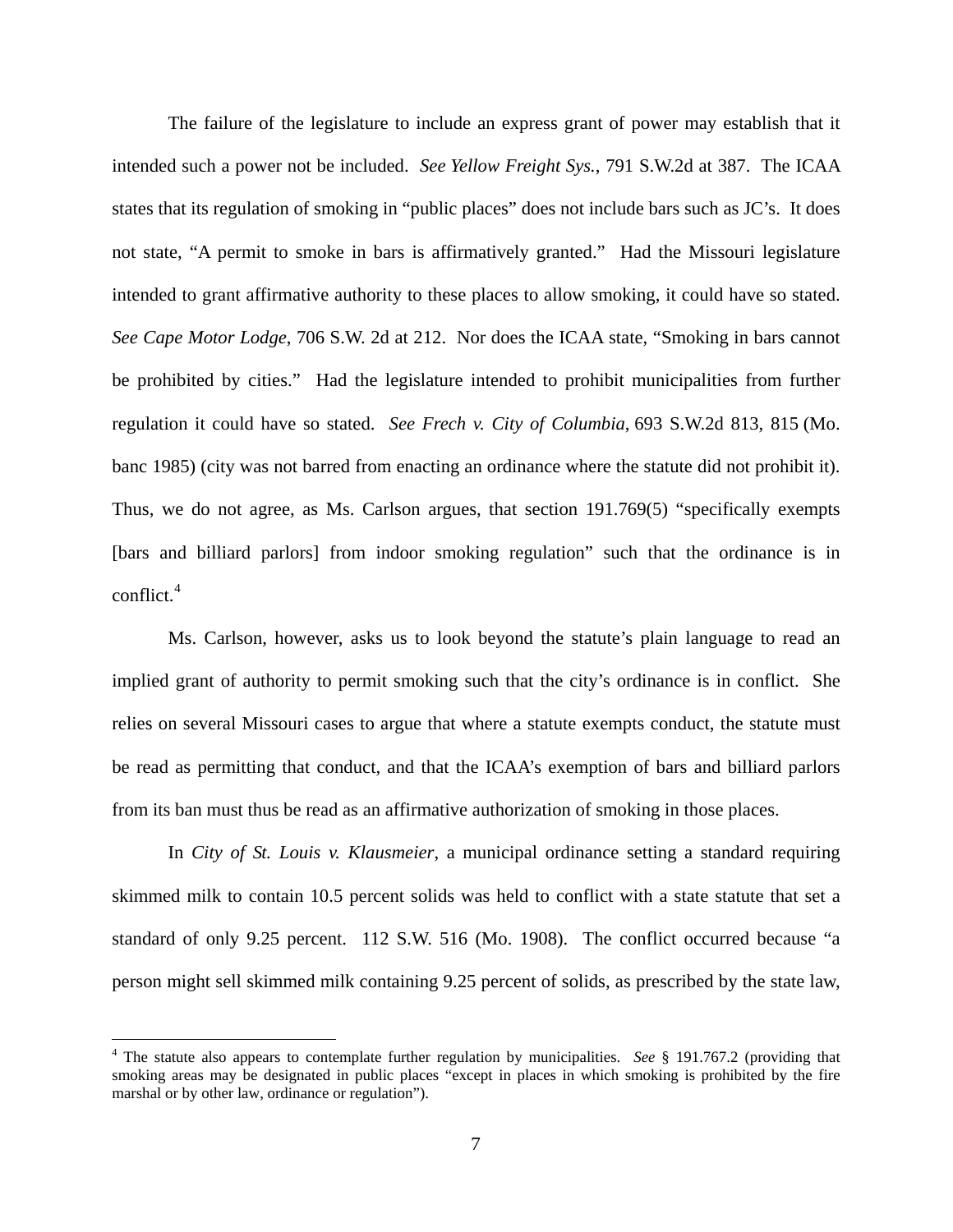and still be guilty of an offense under the ordinance. In other words, the ordinance denounces that to be a crime which the statute authorizes to be done." *Id*. at 519. Similarly, in *City of St. Louis v. Stenson*, an ordinance that prohibited commercial vehicles over thirty-three feet in length on portions of a highway was held to conflict with a statute that "authorize[d] the use of the highways . . . by all . . . vehicles that do not exceed 45 feet in length" because the ordinance prohibited what the statute permitted. 333 S.W.2d 529, 533-34 (Mo. App. 1960). However, we find neither of these cases to be directly on point. We also note that both cases were decided prior to Missouri's constitutional enactment of section 19 $(a)$ .<sup>[5](#page-7-0)</sup>

 The ICAA is a prohibitory statute: "A person shall not smoke in a public place or in a public meeting except in a designated smoking area." § 191.767. Section 191.769(5) excludes bars and billiard parlors from the ICAA's definition of public places, thus placing them outside section 191.767's ban. *Klausmeier* and *Stenson* do not tell us that a state exemption from a statutory prohibition is an authorization. Rather, the statutes at issue in *Klausmeier* and *Stenson* set standards for authorized conduct—the level of solids in milk, the length of motor vehicles on highways. The ordinances at issue in *Klausmeier* and *Stenson* set a different standard and expressly conflicted with the state laws because conduct was affirmatively authorized under the state law, yet illegal under the municipal ordinance.

 The laws here are much more analogous to those in *LaRose* than to the standard-setting prescriptions in *Klausmeier* and *Stenson*. In *LaRose*, decided after Missouri's enactment of section 19(a), the state law prohibited conduct and the municipal ordinance prohibited more;

 $\overline{a}$ 

<span id="page-7-0"></span><sup>5</sup> Appellant also relies on *Page Western, Inc. v. Community Fire Protection District of St. Louis County*, 636 S.W.2d 65 (Mo. banc 1982). In that case, the Missouri Supreme Court struck down an ordinance where the ordinance expressly conflicted with the regulation at issue. *Id*. at 68.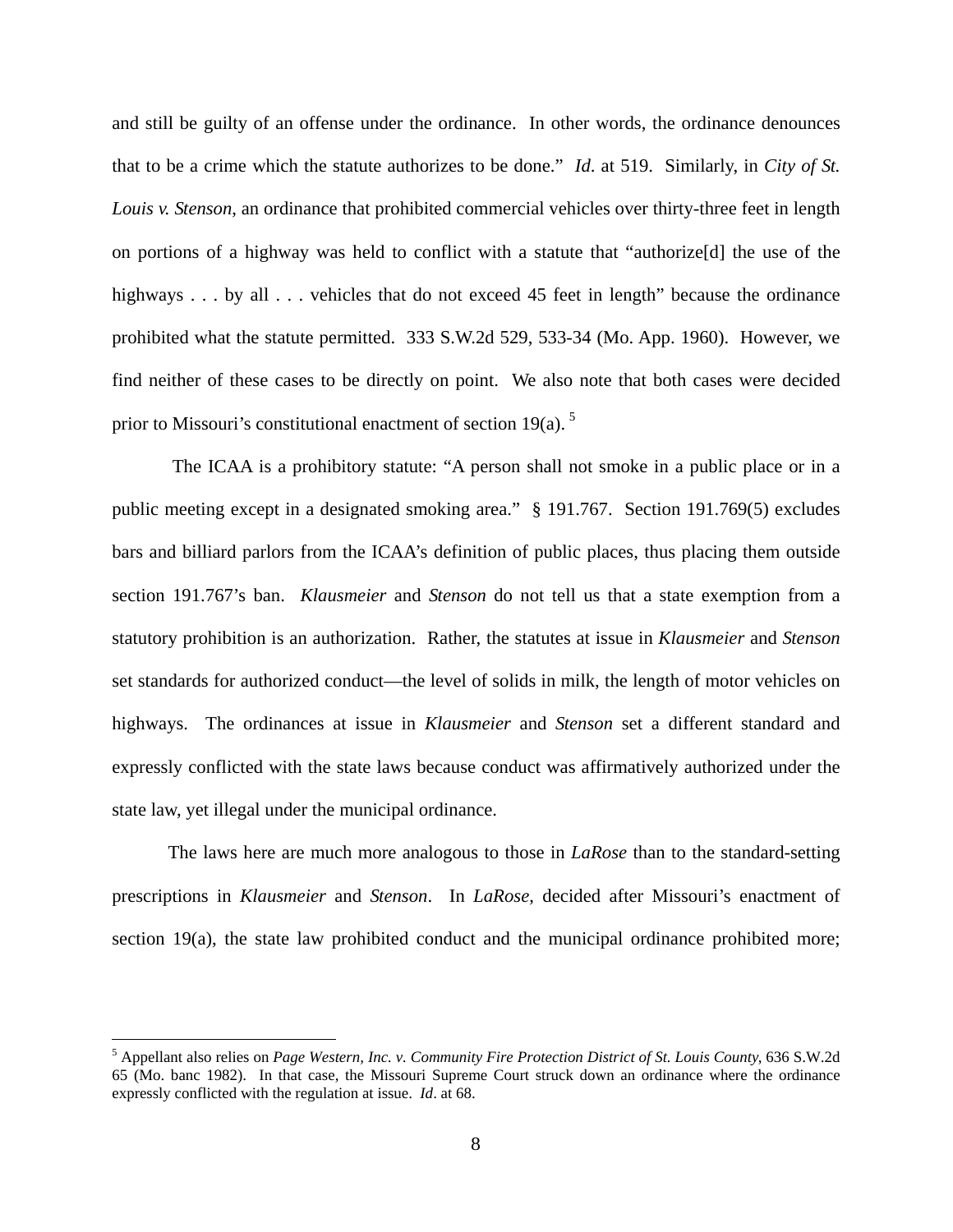although they prohibited the same type of conduct, because the ordinance simply went further, there was no conflict between the two. 524 S.W.2d at 117.

 Ms. Carlson also argues that the City is "powerless, by definition or otherwise, to embrace in the Ordinance a class of places as 'public places' for smoking regulation and subject them to penalties for violating the Ordinance, which by § 191.769(5) are within the exception of the terms of the ICAA defining the class that are in fact 'public places.'" [6](#page-8-0) She relies on *City of Moberly v. Hoover*, 67 S.W. 721 (Mo. App. 1902), and *City of St. Louis v. Meyer*, 84 S.W. 914 (Mo. 1904) for this argument.<sup>[7](#page-8-1)</sup> In *Moberly*, a bookseller was charged with failure to comply with a city ordinance levying a tax on "peddlers." 67 S.W. at 721. Under state law, the term "peddler" was defined to exclude booksellers. *Id*. The court held that the city ordinance and charter had to be construed in light of the state law and, thus, could not be read to include booksellers. *Id*. at 722. Similarly, in *Meyer*, a farmer was convicted of selling his products without a license, as required by a city ordinance applying to peddlers and hawkers. 84 S.W. at 914-15. However, under state law, a seller of agricultural products was not a "peddler" or a "hawker." *Id*. at 917. The *Meyer* court found "that a class cannot be embraced in the ordinance that the statute expressly eliminates from the class defined by the statute to be peddlers." *Id*.

However, we do not agree that Missouri law holds that there is an inherent conflict where a statute and an ordinance define terms differently. Both *Meyer* and *Moberly* were decided over a century ago, in light of different constitutional provisions, and the Missouri Supreme Court has since held that state and municipal law were not inherently in conflict because of differences in

<span id="page-8-0"></span> 6 General Cigar also addresses this argument.

<span id="page-8-1"></span><sup>7</sup> Appellant also relies on *City of Lake Lotawana v. Meagher*, 581 S.W.2d 105 (Mo. App. W.D. 1979). However, *Lake Lotawana* deals with a fourth-class city, not a charter city, and its finding of an invalid ordinance was based on the lack of an express grant of "specific statutory authority" and an absence of delegation of the state's police power. *See id*. at 106-07. Thus, its holding is not applicable to the issues in the instant case.